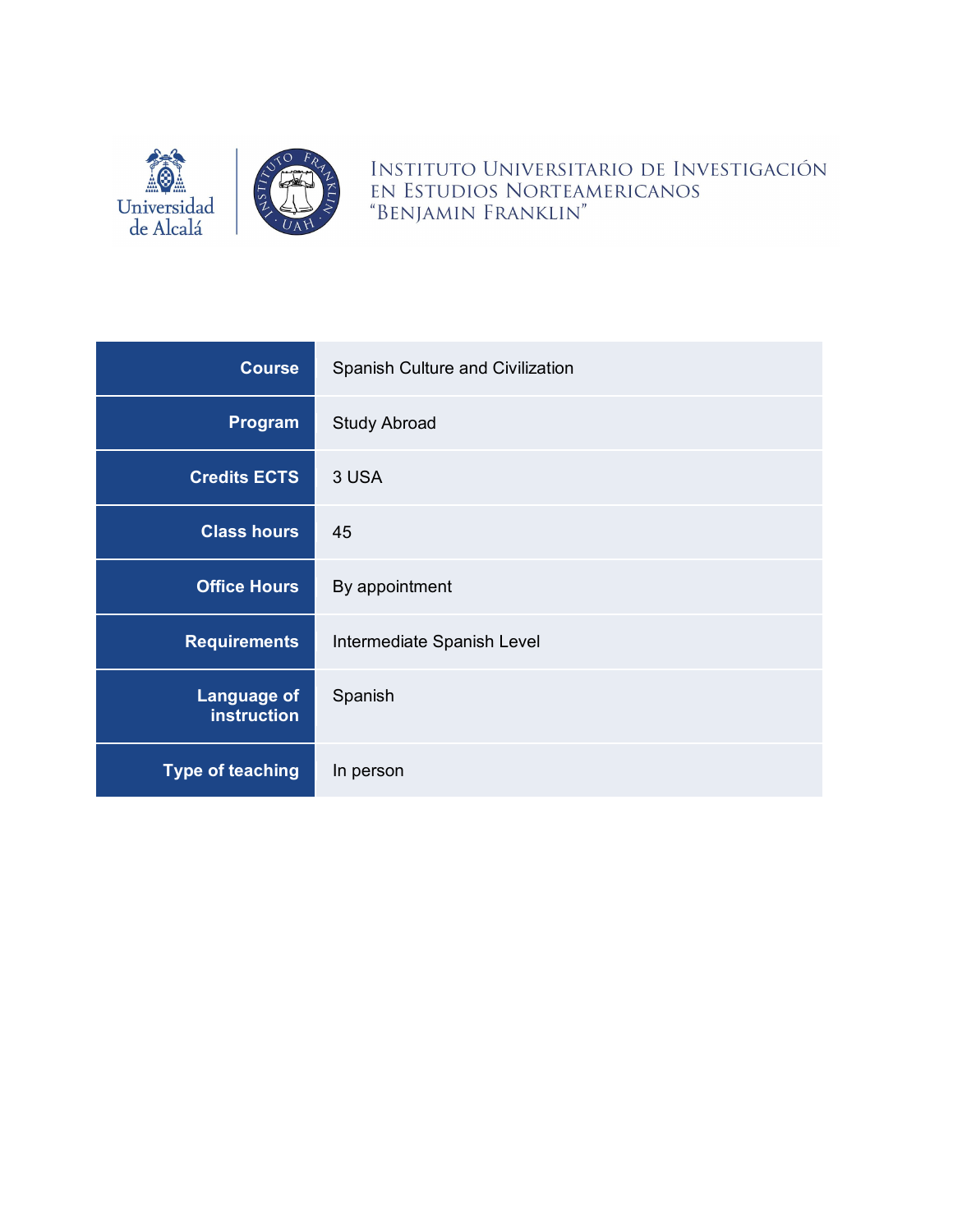

# **INTRODUCTION**

The course "Spanish Civilization and Culture" offers an analysis of the most relevant characteristics that adjectivize and define the Spanish culture and civilization from its historical origins to the present time, and its correct interpretation by the students. Knowledge of the past will help to understand the current circumstances. The aim is to define and make known the social, political, artistic, religious, ethnographic, anthropological and economic coordinates in which the current Spanish nation has developed and its future prospects, as well as to eliminate clichés erroneously anchored in the vision and image of Spanish society over the centuries. "Not everything is Andalusia, Fallas and Sanfermines" and to delve into the true essence of the Spanish spirit to understand the identity through cultural manifestations throughout the history of Spain. In this way, students will refrain from the reductionist and simplistic interpretation of the essence of Spain through the best known ethnographic and gastronomic manifestations and will be able to extract from the cultural productions and testimonies of the past an identity model that defines the Spanish in its differences compared to other peoples of the closest geographical area, Europe. Students of this subject will finish the course highly qualified to have a broad knowledge of Spanish civilization and culture, as well as of its most stereotypical aspects and of the deep reality of Spanish society.

For the student's professional environment, this class is fundamental for the understanding of a reality different from the one of origin, as well as for the comprehension of cultural diversity in a global context. In addition, it orients the student towards areas that imply a good knowledge of Spanish society. Namely, understanding of cultural differences that will allow for humanistic, identity and cultural planning and counseling, media management and counseling, international relations, diplomatic representation, tourism and cultural management, activities related to social networks in the Spanish language and understanding of the identity of everything related to "Spanish".

### **DESCRIPTION**

As the main objective of the course is to learn, as much as possible, the defining features of the Spanish character through the history of Spanish culture, politics and society. The practical application of the course is that it will allow the foreign student to understand the phenomena that originated the Hispanic character and essence through time and how the Spanish people have received and projected influences from and to other peoples of the world.

- 1. To know and understand the Spanish culture and civilization through history.
- 2. Improve human relations skills through knowledge of a different culture, understanding and accepting the differences and similarities with the culture of origin.
- 3. To learn about Spain as a country different from the United States that has its stereotypes. In this way, we will learn to value what is different and to know the elements that build the identity of a people or country.
- 4. To know the relationship between Spain today and the formation of the Spanish identity in the past, as well as the participation and integration in the European and global context of the 21st century.
- 5. To learn to value the identity of a people through its most characteristic features, avoiding stereotypes and reductionist views of the classification of cultures different from our own.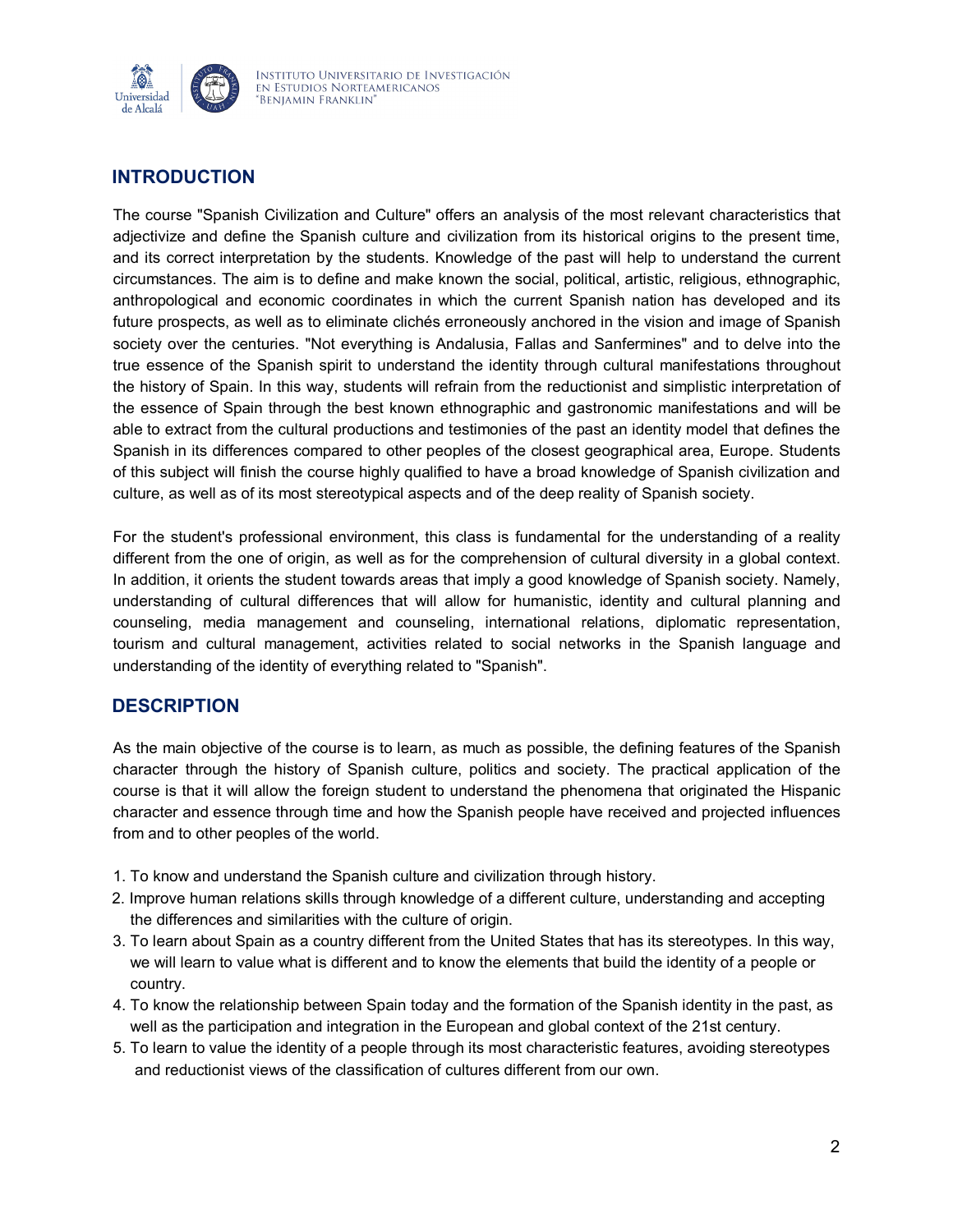

## **OBJECTIVES**

The teaching approach of the course is learner-centered and competency-based. In this sense, students should be told what is going to be taught, how it is going to be done, what is to be learned, what activities are available, what resources will be used, and how learning will be evaluated.

- 1. To know and understand the Spanish culture through the study, through history, of the evolution of the Spanish people throughout time.
- 2. To improve reading and writing skills through the understanding of the Spanish identity away from easy and globally known stereotypes.
- 3. To learn about Spain as a country different from the United States that has its stereotypes. In this way we will learn to value what is foreign and to know the elements that build the identity of a people or country.
- 4. To know the relationship between Spanish identity, its history and cultural, literary, artistic or cinematographic productions in order to understand the role of Spain in the contemporary world of the 21st century, as well as its differences and similarities with the United States.

### **COMPETENCIES**

#### **General competences (GC):**

**GC1:** Ability to organize, plan and develop autonomous learning.

**GC2:** Ability to apply theoretical knowledge and critical reasoning to the interpretation, analysis and commentary of texts and images.

**CG3:** Ability to communicate orally and in writing.

#### **Specific competences (SC):**

**SC1:** Ability to apply concepts of European historiography to the Hispanic context.

**SC2:** Ability to handle the terminology and concepts of Hispanic history in the Hispanic historical evolution.

**SC3:** Ability to analyze, compare and synthesize the main characteristics of the political, social, economic, religious and cultural formations of Spanish society throughout the centuries.

**SC4:** Ability to situate, in space and time, relevant events for the History of Spain that have significantly marked the Spanish identity.

### **METHODOLOGY**

In order to carry out our program, we will be based on a series of principles, on diverse strategies of action and on a series of pedagogical techniques.

Theoretical-practical lessons will be given based on the teacher's explanations and completed by the materials divided into modules that the teacher will leave in an online folder to which the student will have access from the first day of class. Our goal is to achieve a significant learning of the contents, so it is very important to take into account the previous ideas of the students, in order to use a flexible methodology.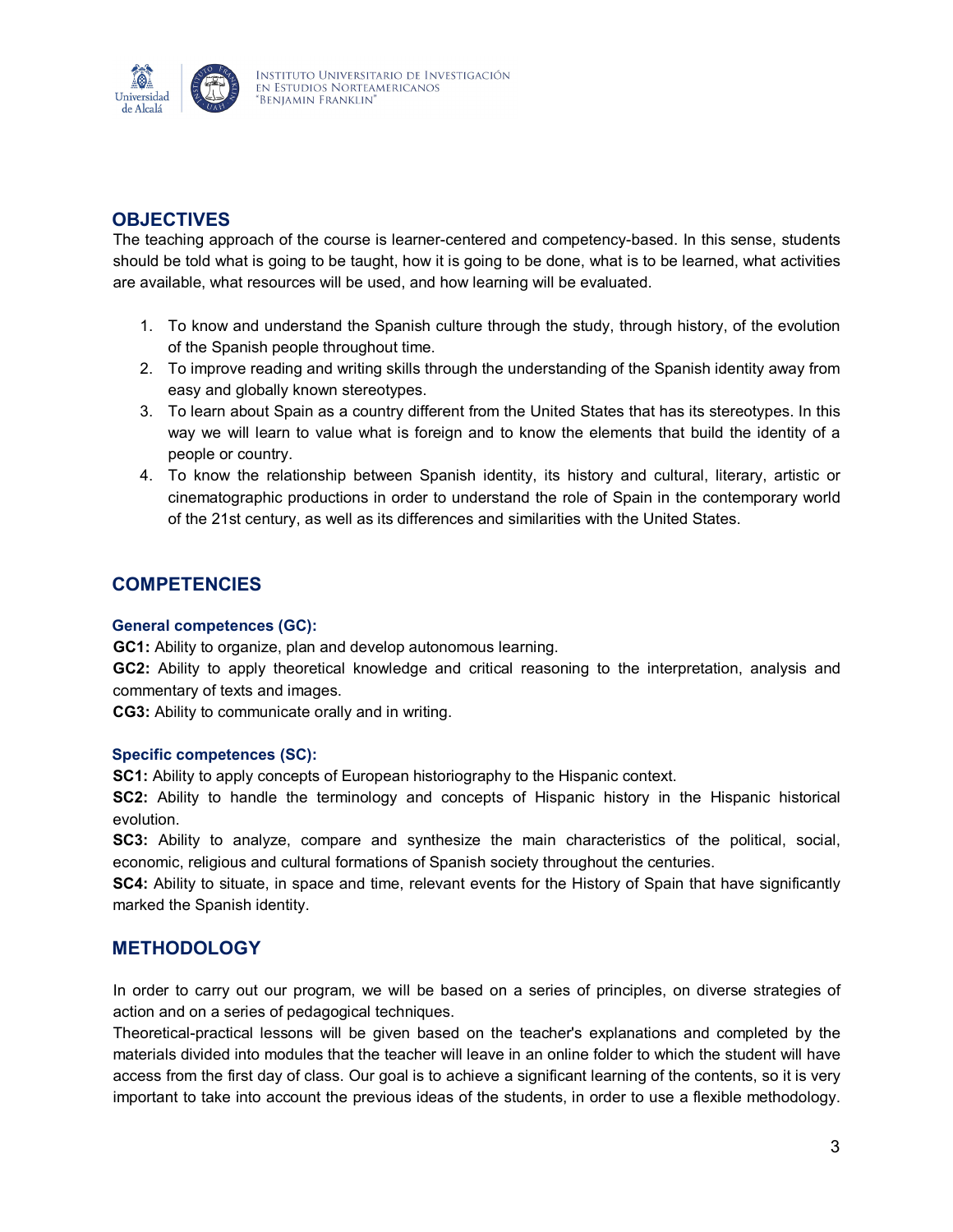

We count on the fact that there will be a diversity of students in the classroom, therefore, when necessary, individual adaptations will be made.

The methodological strategy we will follow will be the following:

- As pre-class work, students should have read the chapters and/or class materials indicated for that day, so that students can follow the theoretical explanation without too much difficulty. The modules are divided into topics with a theoretical part and a practical part.

- At the beginning of each of the sessions there will be a quiz with questions related to the topic of the previous class. These quizzes are evaluable to check the knowledge acquired by the students.

- Students will work in small groups (2, 3 or 4 students) to pool the information searched the day before at home on the topic to be worked on.

- Each group will create a PowerPoint presentation with the main ideas on the topic studied. Each group will have a spokesperson each day who will be the one to present the results of the research.

- Finally, all the ideas presented will be shared and the teacher will make the necessary indications for the understanding of the topic.

### **PREPARATION FOR CLASS**

Working on the readings and theoretical content before coming to class prepares you to ask questions and give opinions on the subject matter in class.

● Read the theoretical parts and presentations assigned by the professor in the dossiers for each of the topics.

• Reflect on questions that can lead to interesting discussions to share with your classmates in class.

- Take notes during explanations and class discussions.
- Apply face-to-face participatory lectures and notes taken from explanations to the understanding of each of the topics.

● Make use of class time and tutorials to deepen or complete the teacher's explanations and what you have learned autonomously.

#### **EVALUATION**

An introductory text summarizing the criteria to be evaluated can be included. It can say something like this: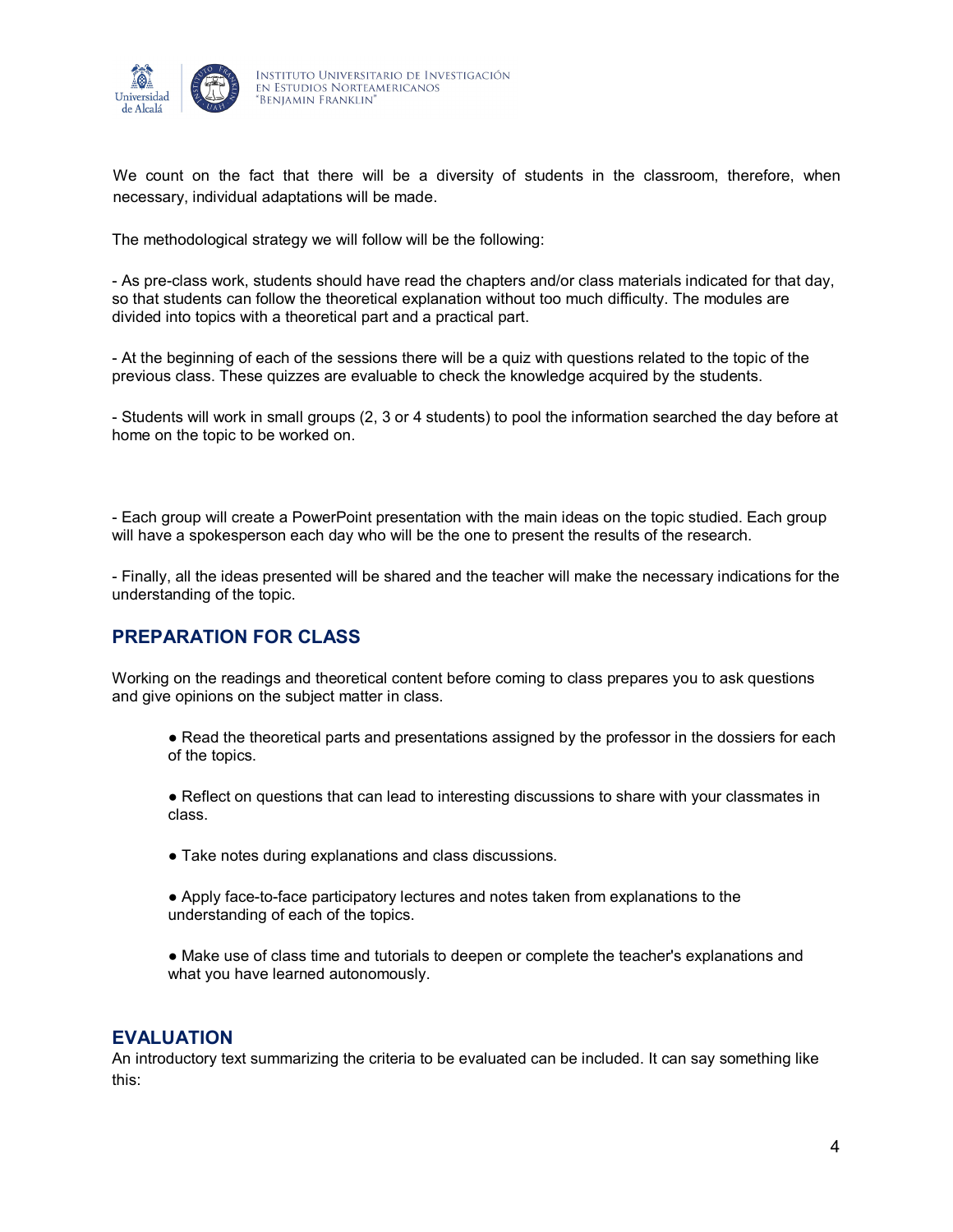

The evaluation system is based on class participation, both online and face-to-face; participation in activities (Required), exams and assignments.

#### ● **Participation.**

It must be active, that is to say, the student should not only ask his doubts, but also make comments and actively participate in the exercises proposed in class both in group and individually. In addition, the student must read the texts assigned by the professor and do the exercises related to the text. The student is expected to demonstrate maturity and responsibility in the classroom so that gestures, passive attitude such as sleeping in class, and having inappropriate behaviors in the classroom may have a negative impact on the grade of this section.

The total percentage of this section is 10%.

#### ● **Complementary activity outside the classroom.**

During the course the student will have in this subject two activities of those presented by the Instituto Franklin-UAH as mandatory. Days before the activity the professor will provide the students with specific material with activities that the student will do during the activity and must present to the professor once the activity is finished.

The total percentage of this section is 10%.

#### ● **Exams.**

The student will face throughout the course two exams.

The partial exam will consist of a series of self-evaluative questions where the knowledge obtained up to the test of the basic concepts of the history of Spain learned up to that moment will be tested.

On the other hand, the final exam will take place at the end of the course (see date in the program in the section of the classes) and will cover from the subject matter of the partial exam until the last day of class. It will consist of the elaboration of an essay in which the student will demonstrate the knowledge of the content studied in class in a way that demonstrates the written expression and knowledge skills learned during the course. The exam will consist of a written explanation of two concepts studied about the history of Spain.The grading of this exam will be based on the basic evaluation criteria of an essay.4C

- **Critical thinking** must demonstrate own thinking and not repeat learned truths without judgment.

- **Communication**. Must be able to convey the message or thesis of your final essay clearly, concisely, coherently, and creatively.

- **Collaboration.** Must demonstrate ability to have engaged in collaborative learning, either with peers or through authoritative citations from other historians, professors, bibliographic or online resources.

- **Creativity**. Since this is a humanities course, the student is expected to show creativity by applying different forms of written expression in the writing of the final essay.

If the professor detects copying or plagiarism in the exam, the student will receive a grade of zero and will not have the option of any type of recovery. The professor reserves the right to give "surprise exams"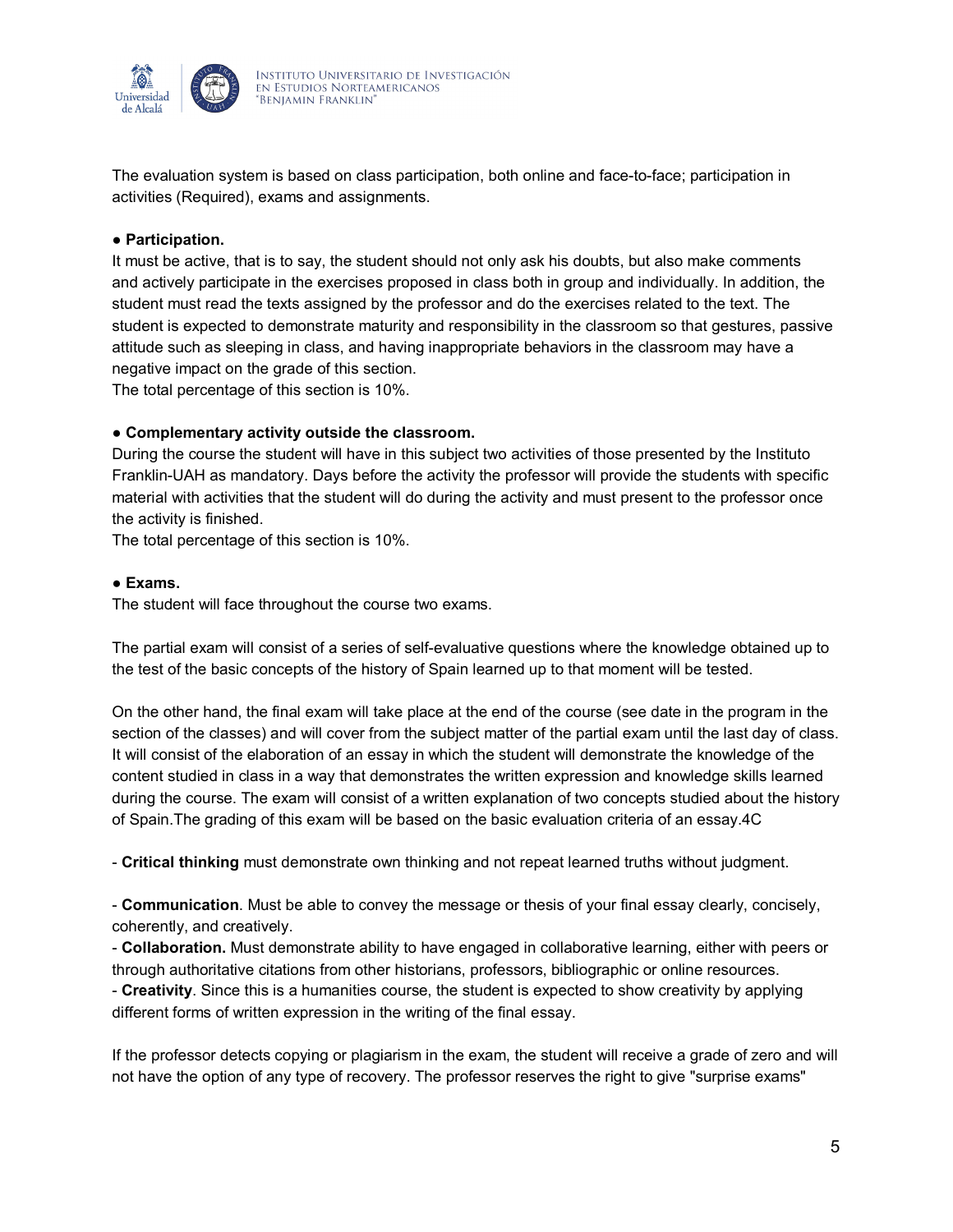

when he/she deems it appropriate. These exams will always be at the beginning of the class and will be very short (five minutes more or less). They will be valued as an additional homework grade.

The total percentage of this section is 40% (15% partial and 25% final).

#### ● **Quizzes.**

At the beginning of each class the teacher will give a quiz with a series of questions related to the content of the previous class. The student will be able to demonstrate that he/she has internalized the contents explained and it will allow him/her to focus on the contents to be explained in that day's class. The result of the quiz will be given to each student at the end of the quiz and he/she will be able to check his/her progress.

The total percentage of this section is 15%.

#### ● **Written work.**

It will correspond with the viewing of a Spanish cinema film that is considered relevant to know aspects of Spanish society that will be provided through the online platform. (The teacher will provide a secure link through which to view the film.). However, the student can get hold of the film through commercial platforms. After watching the film **"Vivir es fácil con los ojos cerrados"** (David Trueba, 2013) the student will carry out a **reflection work** about the changes in Spanish society in the last 50 years with special interest in the cultural and social changes that are observed in the film but that determine the evolution of the Spanish people today.

This section will be focused according to the following sections:

#### • **Introduction:**

The student will make an introductory section in which he/she will expose the questions that have led him/her to take interest in the topic in question. (What, how, where and why) and will state the thesis that will vehicle his work from now on.

• **Development:**

The student will then demonstrate the thesis defended about the chosen topic through argumentative elements that serve to demonstrate their ability to analyze and understand the concepts by extracting arguments from different sources to complete, contrast or strengthen the thesis defended.

• **Conclusions:**

 The student will have to dedicate a final section to resume in a synthetic way the arguments argued for the defense of his main thesis and thus demonstrate his capacity for synthesis and conclusion.

#### • **Specific language:**

 The student will have to express his/her knowledge using a specific language that he/she will have to acquire through the readings and explanations given by the professor.

The objective of the work done by the student will be a sample of the knowledge that a student of the program can acquire with respect to Cervantes' work. The written work will have a minimum length of 2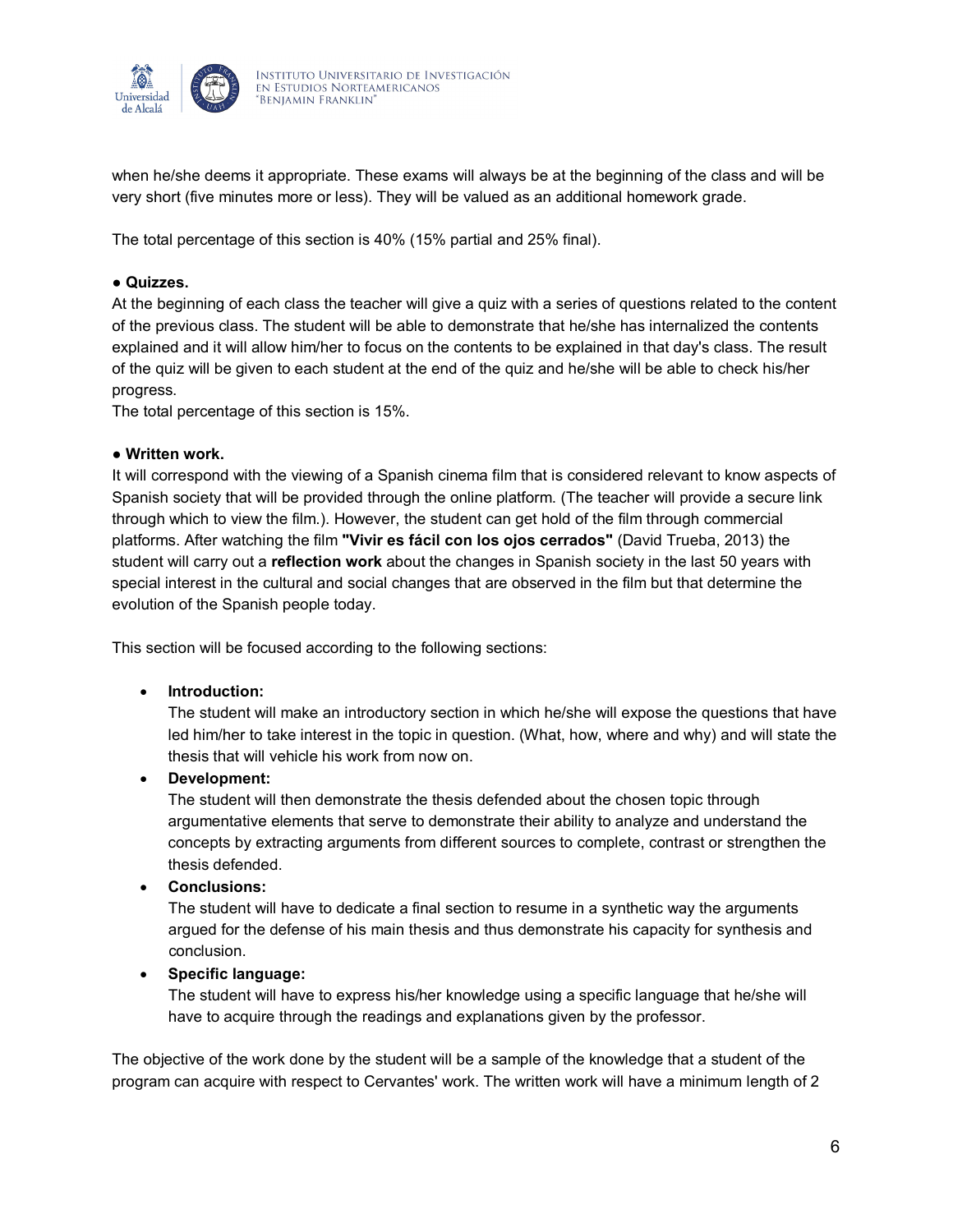

pages "Times New Roman 12" single space (1') and a maximum of 4 pages. The written work must be uploaded to the platform before the date indicated in the schedule.

**Note: If the work is not submitted on the indicated date, the student will receive one point less for each day of delay**. **If the work is not delivered on the indicated date, the student will receive one point less for each day of delay**.

The total percentage of this section is 10%.

#### ● **Oral presentation.**

During the theoretical classes the teacher will divide the group into smaller groups to share the concepts and topics worked on by the student at home. During this time each group will choose a spokesperson who will make a presentation (5-10 minutes) in front of the whole class explaining to the rest of the classmates the points learned. The important thing about these presentations is to transmit the ability to summarize and explain briefly in order to consolidate the knowledge learned. Throughout the course and depending on the final number of students, each student should have made at least two presentations in total. Each group will be able to use the audiovisual media they consider necessary for the presentation. If videos are used, it is suggested that they should not be longer than 2 minutes.

The total percentage of this section is 10%.

#### ● **Plagiarism:**

Research papers should expose students' own ideas. The work of other writers or experts used to support students' ideas must be properly cited. Inappropriate use of someone else's text or work is considered plagiarism. Plagiarism is a violation of academic standards and may result in failure of the paper or even the subject for which the paper was written. In extreme cases it may result in expulsion from the program. Guidelines for writing the paper properly should be provided by the professor.

### **EVALUATION**

The class grade scale will be as follows:

| <b>PARTICIPATION</b>       | 10% |
|----------------------------|-----|
| ACTIVITIES AND FIELD TRIPS | 15% |
| <b>MIDTERM EXAM</b>        | 15% |
| <b>FINAL EXAM</b>          | 25% |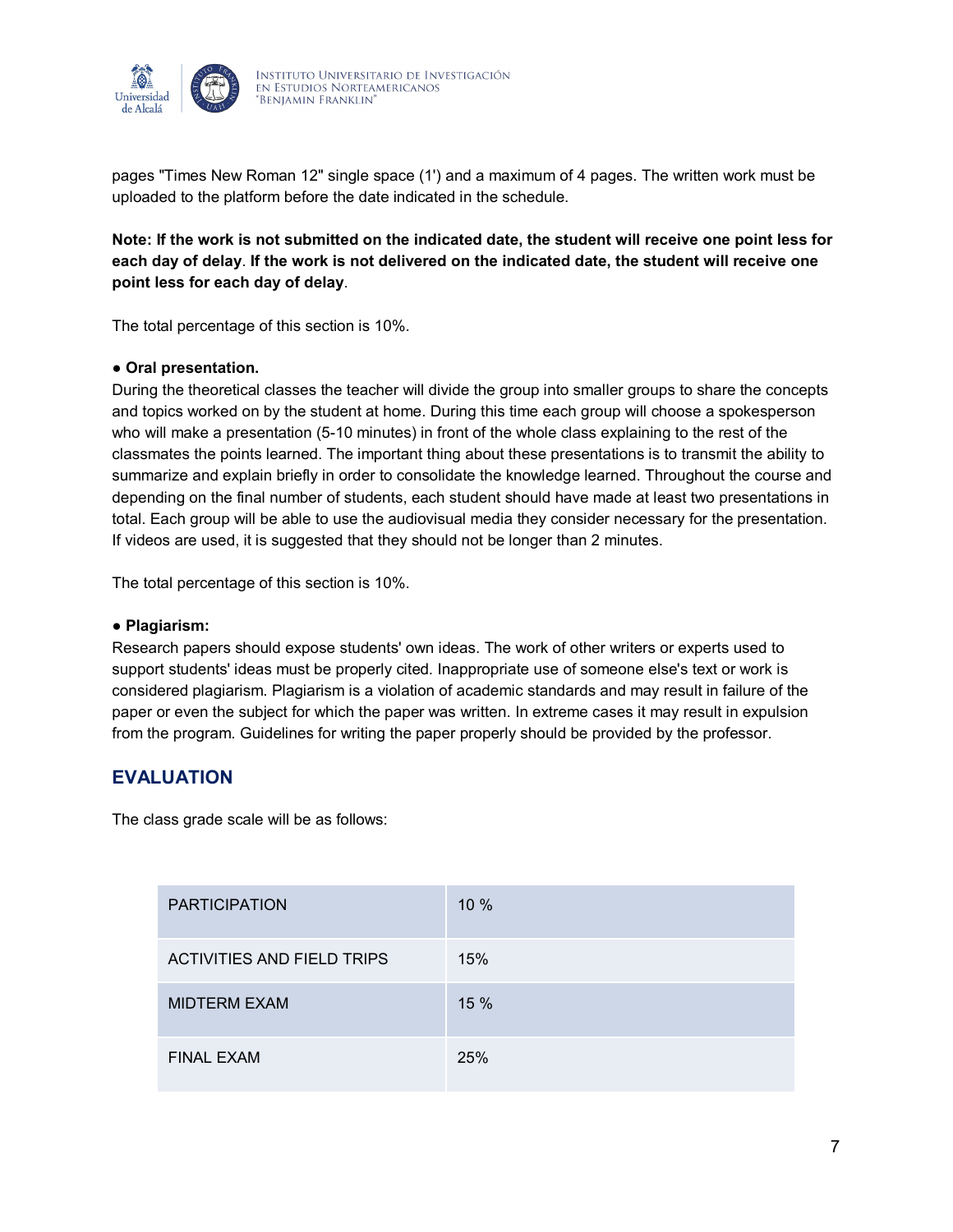

| <b>QUIZZES</b>           | 15% |
|--------------------------|-----|
| <b>RESEARCH PAPER</b>    | 10% |
| <b>ORAL PRESENTATION</b> | 10% |

#### **ATTENDANCE**

Attendance is mandatory. Students are not permitted to miss any classes of the program without proper justification (i.e. emergencies, health problems, in this case students have to show a medical note). The following types of excuses are not justified: family visits, illnesses without a medical note, personal trips, etc. Each unjustified absence will result in a grade deduction of 10 points in the final grade of the class (example: from A to B). Students will not be allowed, in the classroom or fieldtrips, to arrive 10 minutes late or more. If a student has continual delays, he/she will be penalized with an absence and the instructor may not allow them into class or the visit.

#### **STUDENTS WITH SPECIAL NEEDS**

Students with special needs should contact Antonio Fernández: [antonio.fernandezm@uah.es](mailto:antonio.fernandezm@uah.es) Instituto Franklin-UAH can accommodate these students who show through a medical note or a note from their academic advisor that require help in order to fulfill the program.

### **USE OF TECHNOLOGY IN CLASS**

The use of technology is essential today in education, but if is used inappropriately it can be harmful for students. It is necessary that students ask for permission from the teacher in order to use any technological devices. Faculty should make clear to students in what instances technology can be used.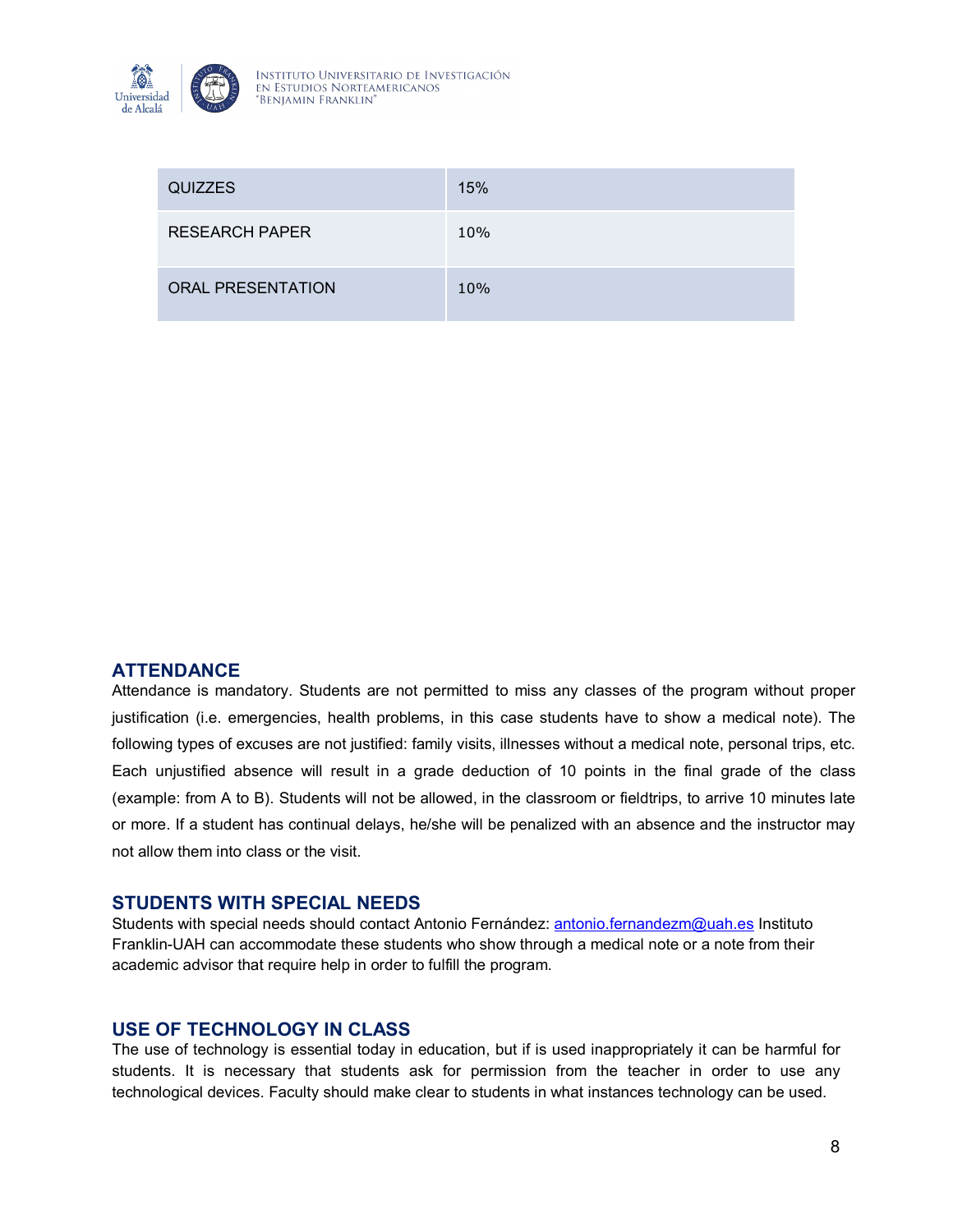

## **USE OF BLACKBOARD**

All courses offered by Instituto Franklin-UAH might be taught through the Blackboard virtual classroom. Also teachers can have materials, forums, etc in the virtual classroom even if they don´t teach the class virtually. For more information about using it contact Antonio Fernández: [antonio.fernandezm@uah.es](mailto:antonio.fernandezm@uah.es)

# **CLASS SHCEDULE**

| <b>CLASS SCHEDULE</b>                                                                          | <b>ASSIGMENTS</b>                                                                                                                                                                                                                                                                                                                                                                                                                                                                                                                                          |
|------------------------------------------------------------------------------------------------|------------------------------------------------------------------------------------------------------------------------------------------------------------------------------------------------------------------------------------------------------------------------------------------------------------------------------------------------------------------------------------------------------------------------------------------------------------------------------------------------------------------------------------------------------------|
| Tema 1. España antigua. Desde la<br>colonización fenicia hasta el fin de la<br>Hispania romana | Elaboración antes de la clase por<br>grupos establecidos en la clase<br>anterior, de cada unidad temática<br>solicitada por el profesor. La<br>presentación oral tendrá que tener<br>una introducción, un desarrollo con<br>las ideas principales y unas<br>conclusiones.<br>El formato de las presentaciones<br>será de 5-10 minutos en PowerPoint<br>o cualquier otra herramienta de<br>presentación en clase.<br>Tras la presentación el profesor<br>aclarará o añadirá información que<br>se consideré importante para el<br>resto de los estudiantes. |
| Tema 2. España tardoantigua. Visigodos y la<br>creación de Al Ándalus                          |                                                                                                                                                                                                                                                                                                                                                                                                                                                                                                                                                            |
| Tema 3. La Edad Media: Los reinos cristianos<br>y la desintegración de Al Ándalus              |                                                                                                                                                                                                                                                                                                                                                                                                                                                                                                                                                            |
| Tema 4. El final de la Edad Media y el<br>reinado de los Reyes Católicos.                      |                                                                                                                                                                                                                                                                                                                                                                                                                                                                                                                                                            |
| Tema 5. La España Imperial. Austrias<br>Mayores S.XVI.                                         |                                                                                                                                                                                                                                                                                                                                                                                                                                                                                                                                                            |
| Tema 6. La Decadencia del Imperio. El siglo<br>de Oro S. XVII                                  |                                                                                                                                                                                                                                                                                                                                                                                                                                                                                                                                                            |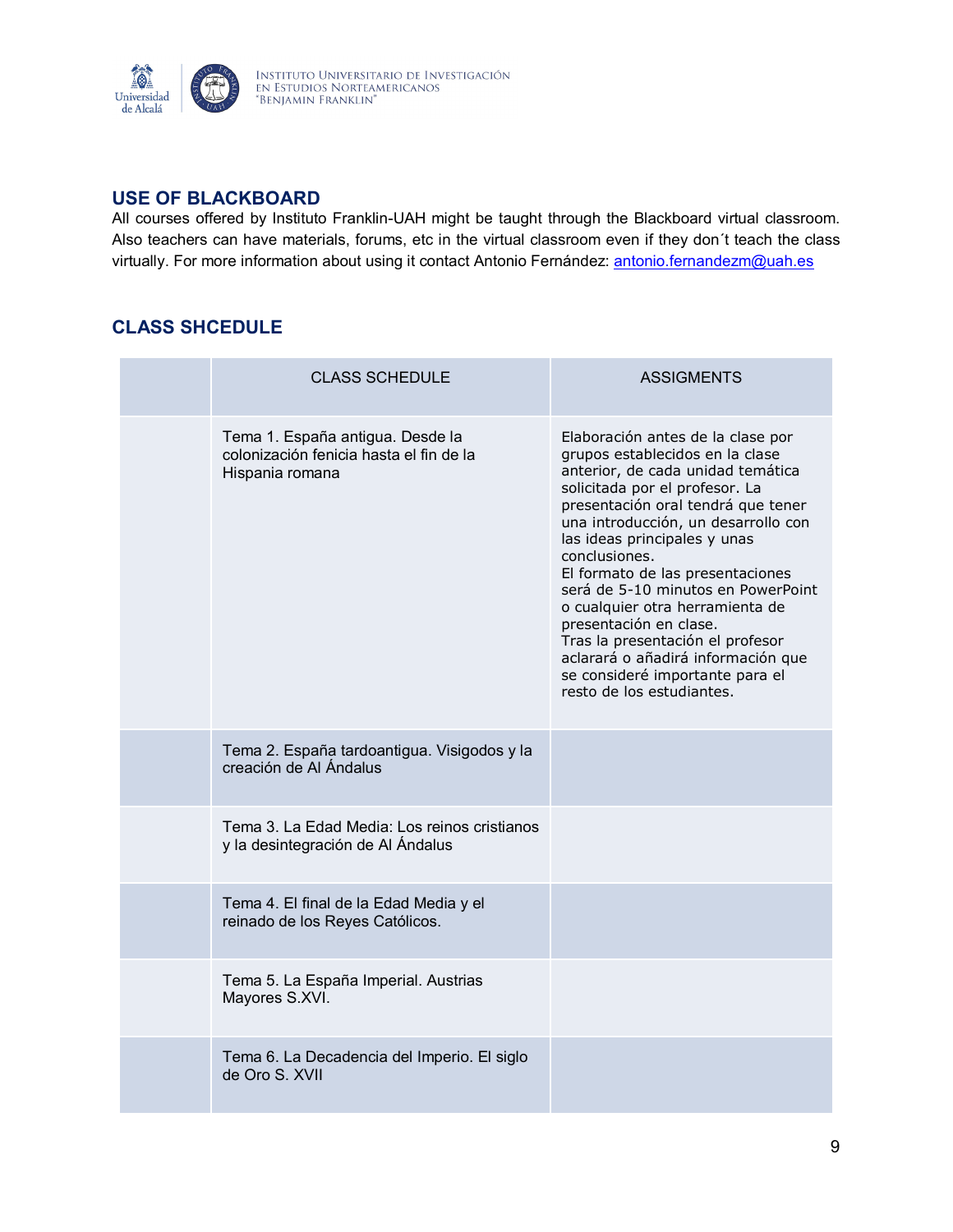

| Tema 7. Reformismo e Ilustración, S.XVIII                  |  |
|------------------------------------------------------------|--|
| Tema 8. El Romanticismo, S.XIX                             |  |
| Tema 9. Regeneracionismo y II República<br>$(1898 - 1936)$ |  |
| Tema 10. La Guerra Civil española<br>$(1936 - 1939)$       |  |
| Tema 11, La Dictadura de Franco<br>$(1939-1975)$           |  |
| Tema 12. La España democrática<br>$(1975 - 2019)$          |  |

**The dates of the cultural activities may be subject to change. The Institutions to which the visit is programmed reserve the right to change them according to their scheduling needs or possible administrative eventualities.**

### **BIBLIOGRAHY**

- GARCÍA DE CORTÁZAR, Fernando & GONZÁLEZ VESGA, J.M., *Breve Historia de España*, Alianza, 2017 (nueva edición)

- ALTAMIRA y CREVEA, Rafael, *Historia de España y de la Civilización española*, Editorial crítica, 2001

- VALDEÓN, Julio et alii, *Historia de España*, Espasa, 2011

### *WEBGRAFÍA*

- Temas de historia de España[: http://bachiller.sabuco.com/historia/hespana.htm](http://bachiller.sabuco.com/historia/hespana.htm)

<https://ricluengo.wordpress.com/2008/03/05/temario-de-historia-de-espana-2%c2%ba-bachillerato/>

- Vídeos historia de España:<https://www.youtube.com/playlist?list=PL3BA7A73203133279>